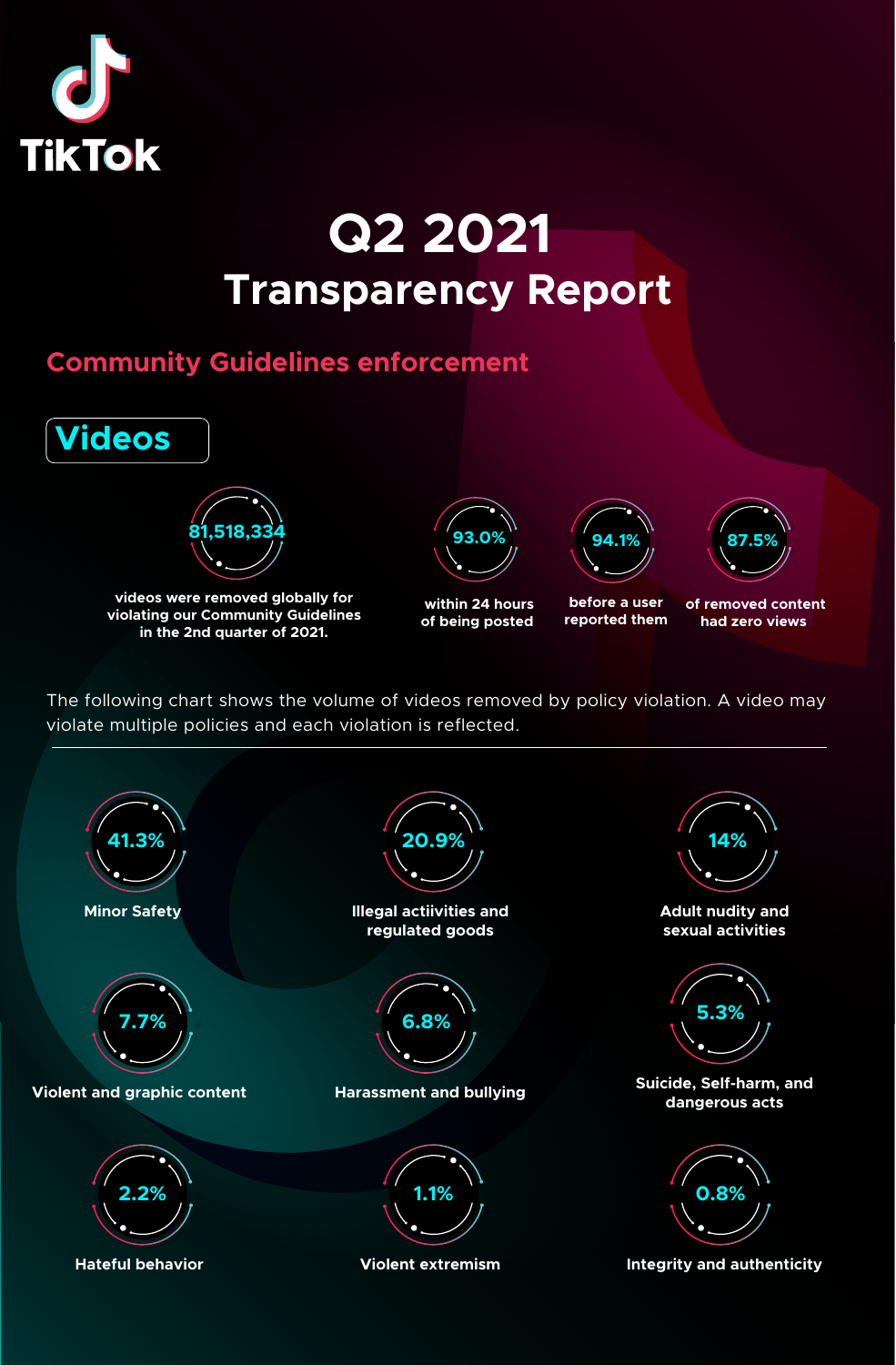

## **Q2 2021 Transparency Report**



**27,518**

**videos were removed for COVID -19 disinformation** 



**views for COVID 19 information hub**



**Ads**



**were removed for violating our Community Guidelines in the 2nd quarter of 2021.**



**suspected underage accounts were removed** 



**ads were rejected for violating advertising policies and guidelines.**